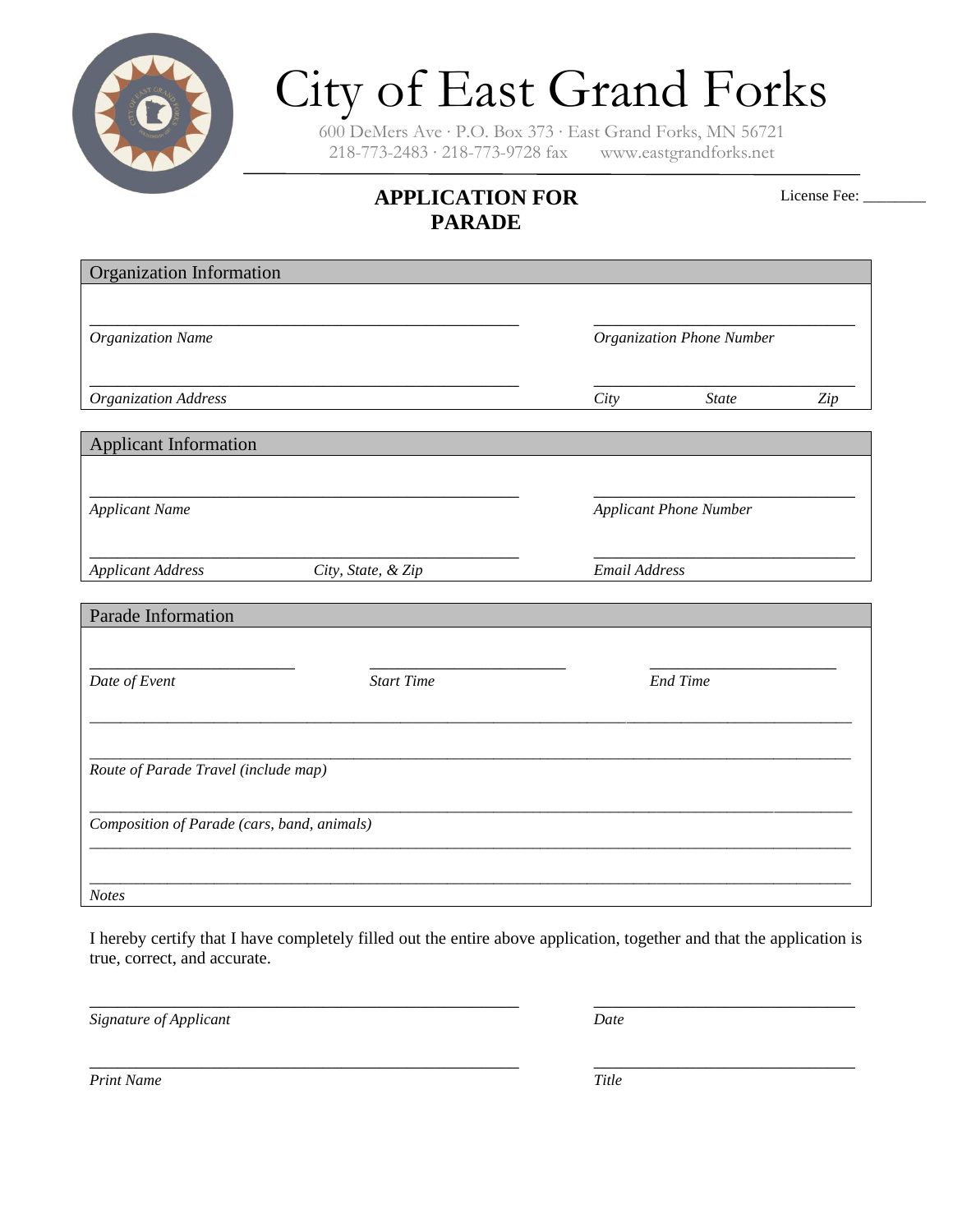## **EGF Parade Route**